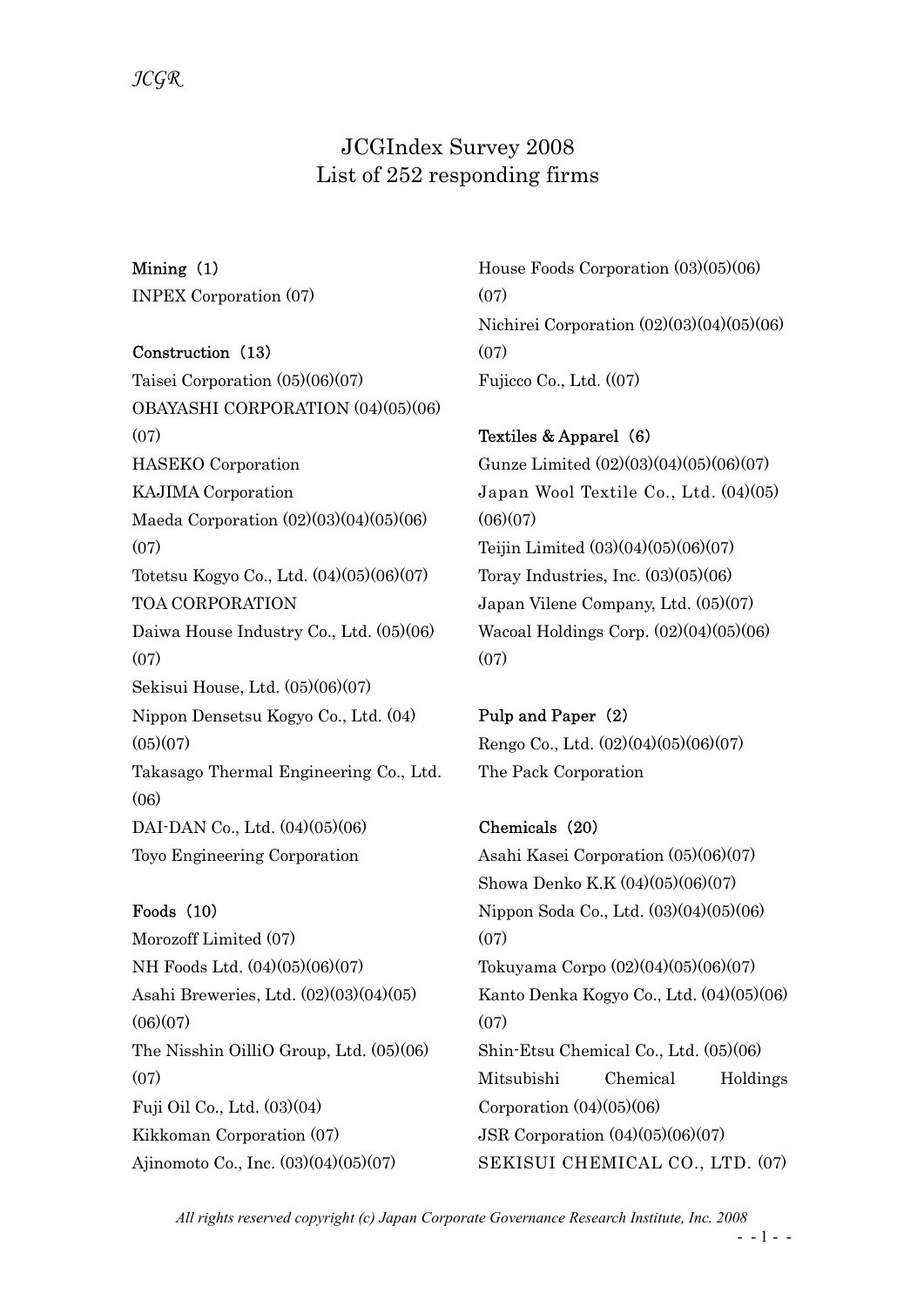Ube Industries, Ltd. (02)(03)(04)(05)(06) (07) Riken technos Corporation. (05)(06) Kao Corporation  $(04)(05)(06)(07)$ Sanyo Chemical Industries, Ltd. (04)(05)  $(06)(07)$ Nihon Tokushu Toryo Co., Ltd. (02)(03)  $(04)(05)(06)(07)$ Sakata Ink Corporation (05)(06) Shiseido Company, Limited (02)(04)(05)  $(06)(07)$ Lion Corporation (02)(03)(04)(05)(06)(07) MEC COMPANY LTD. KIMOTO Co., Ltd. (06)(07)

## Pharmaceutical (8)

Sumitomo Dainippon Pharma Co., Ltd.  $(03)(04)(05)$ Mitsubishi Tanabe Pharma Corporation (05)(06)(07) Eisai Co., Ltd. (02)(04)(05)(06) YUKI GOSEI KOGYO CO., LTD. Santen Pharmaceutical Co., Ltd. (05)(06) Tsumura & Co. (05)(06)(07) Seikagaku Corporation (06)(07) KYORIN Holdings, Inc. (06)(07)

## Oil & CoalProducts (5)

Showa Shell Sekiyu K. K. (02)(03)(04)  $(05)(06)(07)$ Cosmo Oil Co., Ltd. (03)(04)(05)(06)(07) FUJI KOSAN COMPANY, LTD (04)(05)  $(06)(07)$ Nippon Mining Holdings, Inc. (03)(04)  $(05)$ Idemitsu Kosan Co., Ltd. (07)

Rubber Products (2) Bridgestone Corporation (02)(03)(04)  $(05)(06)$ Nitta Corporation (05)

Glass & Ceramics Product (4) AGC Inc. (04)(05)(06)(07) TOTO LTD. Nikkato Corporation NICHIAS Corporation

Iron & Steel (2) TOKYO STEEL CO.,LTD. (02)(03)(04)  $(05)(06)$ Kurimoto, Ltd. (02)(04)(05)(06)(07)

Nonferrous Metals (4) Toho Zinc Co., Ltd. (02) Mitsubishi Materials Corporation TOHO TITANIUM CO., LTD. Furukawa Electric Co., Ltd. (04)(05)(06)

Metal Products (8) Sankyo-Tateyama Holdings, Inc. (04)(05)  $(06)(07)$ Alpha Corporation (05) Yokogawa Bridge Holdings Corp. JS Group Corporation Noritz Corporation (02)(03)(04)(05) Rinnai Corporation (05)(06)(07) NHK SPRING CO., LTD. (04)(05) Advanex Inc. (06)(07)

Machinery (13) Nabtesco Corporation Sumitomo Heavy Industries, Ltd (04)(05)  $(06)(07)$ Tsukishima Kikai Co., Ltd. (07)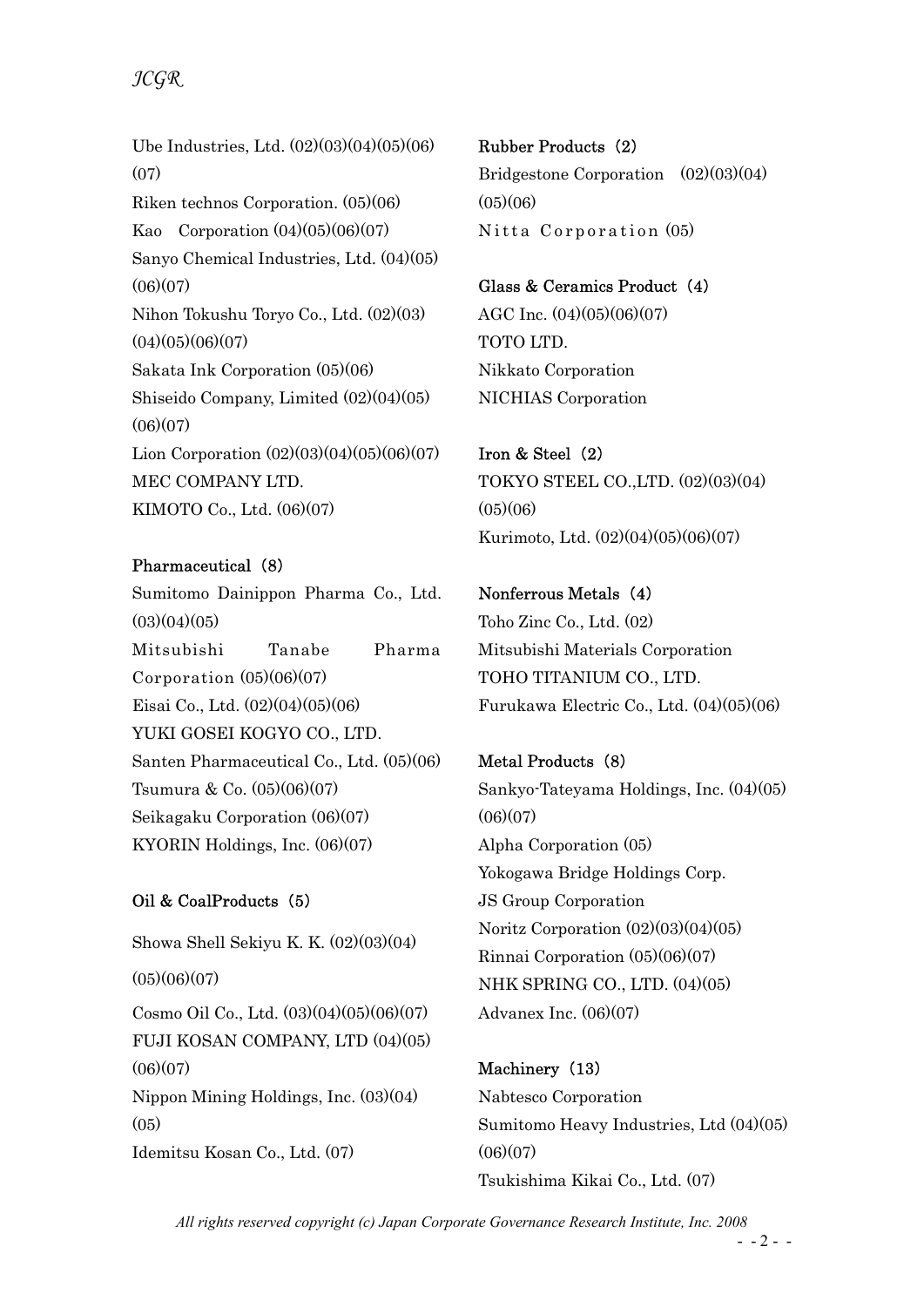## JCGR

Sintokogio, Ltd. (04)(06) Torishima Pump Mfg. Co., Ltd. (06)(07) Glory Ltd (07) NIPPON PISTON RING CO., LTD.  $(02)(03)(04)(05)(06)(07)$ Taiho Kogyo Co., Ltd. NSK Ltd. (03)(07) NTN Corporation (05)(06)(07) KITZ Corporation (03)(04)(05)(06)(07) Hitachi Zosen Corporation (03)(04)(05)  $(06)(07)$ Mitsubishi Heavy Industries, Ltd. (04)  $(05)(06)$ 

## Electric Appliancess (36)

Konica Minolta Japan, Inc. (02)(03)(04)  $(05)(06)(07)$ Hitachi, Ltd. (03)(04)(05)(06)(07) Toshiba Corporation (04)(05)(06)(07) Mitsubishi Electric Corporation (04)(05)  $(06)(07)$ FUJI ELECTRIC CO., LTD. (04)(05) Toshiba Tec Corporation (05)(07) NIDEC Corporation (03)(05)(06)(07) Omron Corporation (02)(03)(04)(05)(06) (07) Elpida Memory, Inc NEC Corporation (04)(05)(06)(07) Seiko Epson Corporation 社(04)(06)(07) NOHMI BOSAI LTD. (06)(07) Sharp Corporation、(02)(03)(04)(05)  $(06)(07)$ Anritsu Corporation (02)(03)(04)(05)(06)  $(07)$ Hitachi Kokusai Electric Inc. (05)(06)(07) Sony Corporation (04)(05)(06)(07) TOKIN Corporation (07) TDK Corporation (05)(06)(07)

Tamura Corporation  $(02)(03)(04)(05)(06)(07)$ YOKOWO CO., LTD. (02)(03)(04)(05)  $(06)(07)$ Sumida Corporation (02)(03)(04)(05)  $(06)(07)$ Yokogawa Electric Corporation (04)(05)  $(06)(07)$ Advantest Corporation (06)(07) ESPEC Corp. (06) Sysmex Corporation (07) Cosel Co., Ltd. (03)(04)(05)(06) OPTEX Company, Limited Ushio Inc (03)(05)(06)(07) Yamaichi Electronics Co., Ltd. Casio Computer Co., Ltd. (05)(06)(07) Rohm Co., Ltd. (02)(04)(05)(06)(07) Hamamatsu Photonics K.K. (03)(04)  $(05)(06)(07)$ Taiyo Co., Ltd (06)(07) Murata Manufacturing Co., Ltd. (03)(04)  $(05)(06)$ Ricoh Company, Ltd. (04)(05)(06)(07) Tokyo Electron Ltd. (02)(04)(05)(06)

## Transportation Equipment (11)

Toyota Boshoku Corporation (04)(05)(06)  $(07)$ KYOKUTO KAIHATSU KOGYO CO., LTD. Nissin Kogyo Co., Ltd. (07) Akebono Brake Industry Company, Limited (03)(04)(06)(07) Tachi-S Co., Ltd. (03)(05)(06) KASAI KOGYO CO., LTD. Mazda Motor Corporation (07) Imasen Electric Industrial Co., Ltd.  $(04)(05)(06)(07)$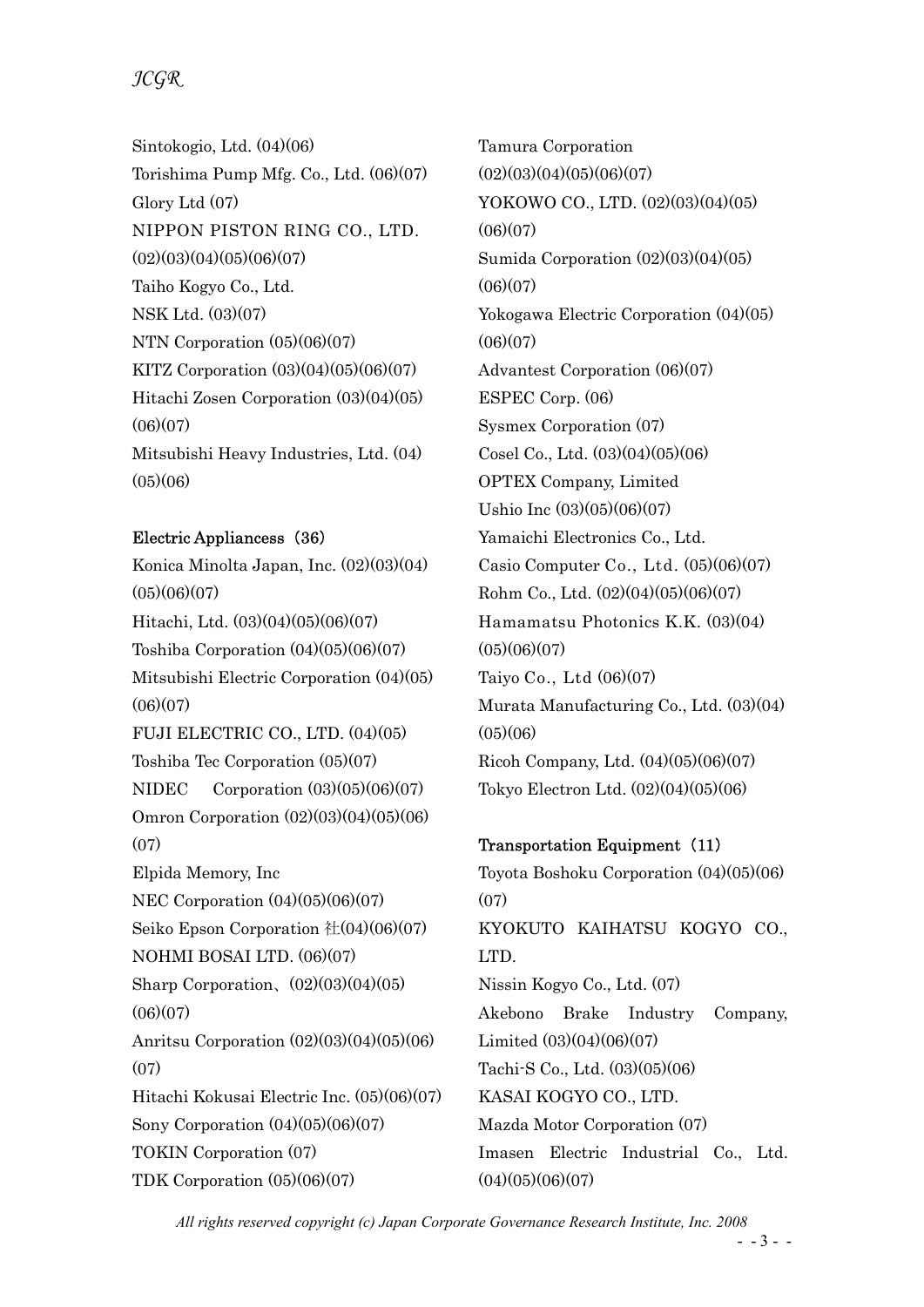## JCGR

Fuji Heavy Industries Ltd. (05)(06) Yamaha Motor Co., Ltd. (03)(04)(05)  $(06)(07)$ Exedy Corporation (07)

## Precision Instruments (2)

Terumo Corp. (03)(04)(05)(06)(07) Nikon Corporation (02)(03)(04)(05)(07)

Other Products (8) KOSAIDO Co., Ltd. Toppan Printing Co., Ltd. (02)(03)(04)  $(05)(06)(07)$ Dai Nippon Printing Co., Ltd. (06)(07) TAKARA PRINTING CO., LTD. PARAMOUNT BED CO., LTD. (04)(05) (06) Lintec Corporation  $(02)(03)(04)(05)$ Nintendo Co., Ltd (05)(07) Nakabayashi Co., Ltd

## Electric Power & Gas (5)

The Tokyo Electric Power Co., Inc. (03)  $(04)(05)(06)(07)$ Chubu Electric Power Co., Inc (04)(06) (07) The Kansai Electric Power Company, Incorporated  $(05)(06)(07)$ The Chugoku Electric Power Co., Inc.  $(05)(06)(07)$ Tokyo Gas Co., Ltd. (04)(05)(06)(07)

Land Transportation (4) TOKYU CORPORATION East Japan Railway Company (05)(06)  $(07)$ Yamato Holdings Co., Ltd. (03)(04)(05) (06)

NIPPON KONPO UNYU SOKO CO., LTD.

Marine Transportation (1) Mitsui O.S.K. Lines, Ltd. (02)(04)  $(05)(06)(07)$ 

## Air Transportation (1)

All Nippon Airways Co., Ltd. (05)(06)(07)

Warehousing & Harbor Transportation Services (2) Mitsui-Soko Co., Ltd. VANTEC CORPORATION

Information and communication (10) Itochu Techno-Solutions Corporation (02)  $(06)(07)$ Kanematsu Electronics Ltd. (04)(05)(07) NIPPON TELEGRAPH AND TELEPHONE CORPORATION (07) KDDI Corporation (04)(05)(06)(07) NTT DATA Corporation (05)(07) Computer Engineering & Consulting Ltd.  $(02)(04)(07)$ JASTEC Co., Ltd. (06) CSK CORPORATION (02)(04)(07) Hitachi Information Systems, Ltd (05)  $(06)(07)$ NSD CO., LTD. (07)

Wholesale Trade (18) Elematec Corporation (06) TOMEN DEVICES CORPORATION (07) Sojitz Corporation (06)(07) Daito Electron Co., Ltd. (07) Itochu Corporation (03)(04)(05)(06)(07) Marubeni Corporation (04)(05)(06)(07)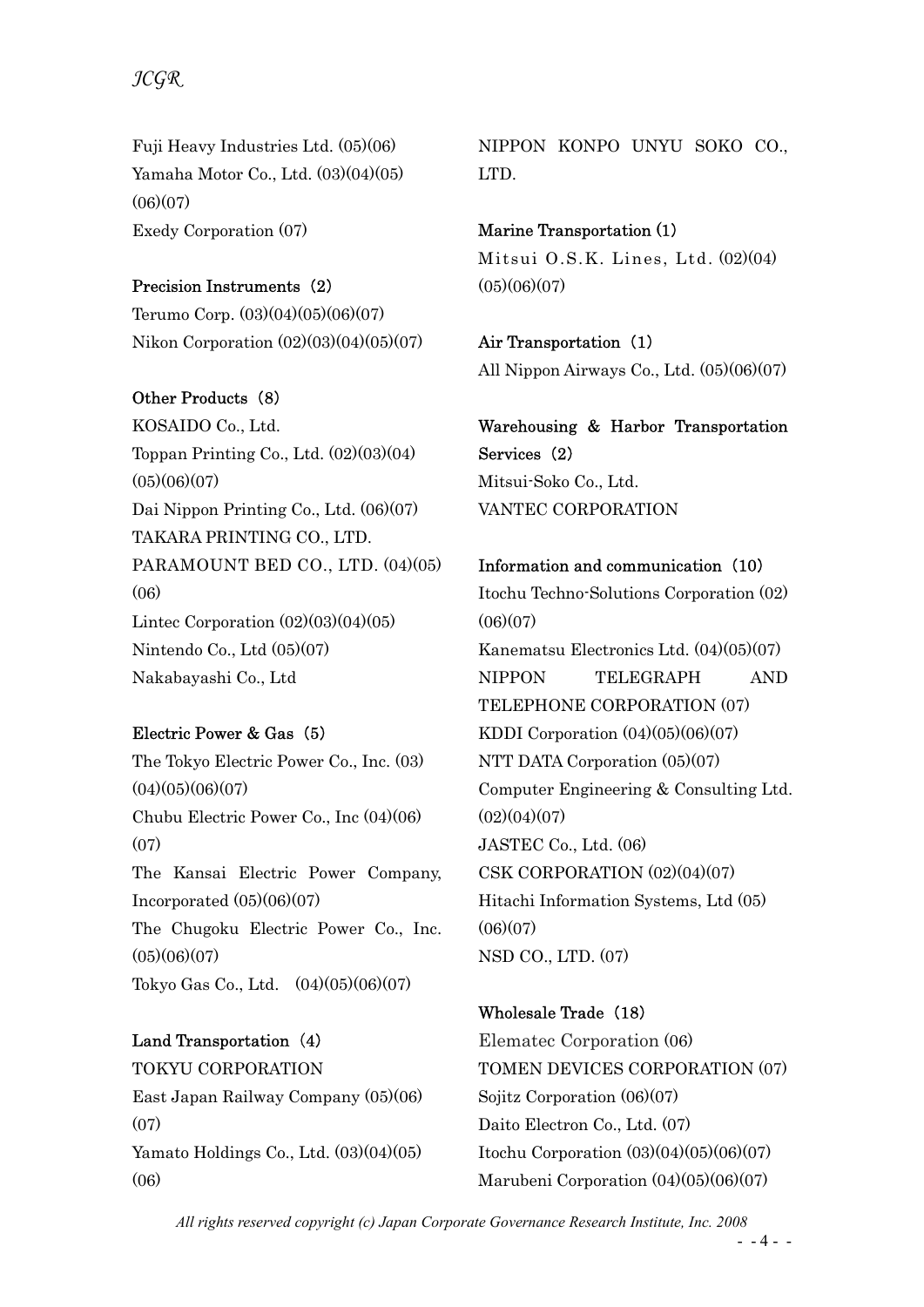NAGASE & CO., LTD. (02)(04)(05) Toyota Tsusho Corporation (03)(04)(05) (07) Mitsui & CO., Ltd. (02)(04)(05)(06)(07) Starzen Co., Ltd. Sumitomo Corporation (02)(03)(04)(05)  $(06)(07)$ Mitsubishi Corporation (07) Seika Corporation (06)(07) Hanwa Co., Ltd. (04)(05)(06)(07) Tachibana Eletech Co., Ltd. (05)(06) YAMATANE CORPORATION (03)(04)  $(05)(06)(07)$ Kato Sangyo Co., Ltd. (06)(07) Suzuken Co., Ltd. (03)(04)(05)(06)(07)

## Retail Trade (18)

Daiyu Eight Co., Ltd. Honeys Holdings Co., Ltd. (07) Seven & i Holdings Co., Ltd (07) Eco's Co, Ltd MEGANETOP Co., Ltd. Kourakuen Holdings Corporation (03)  $(05)$ RINGER HUT CO., LTD (06)(07) Takashimaya Company, Limited (02)(03)  $(06)(07)$ H2O RETAILING CORPORATION (07) Nissen Holdings Co., Ltd. (04)(05)(07) PARCO Co., Ltd. (03)(04)(05)(06)(07) Izumiya Co., Ltd. (07) AEON Co., Ltd. (04)(05)(06)(07) K's Holdings Corporation (07) MINISTOP CO., LTD. (04)(05)(06)(07) ARCS COMPANY, LIMITED FAST RETAILING CO., LTD. YAMAZAWA CO., LTD. (05)

## Banks (7)

Resona Holdings, Inc. (03)(04)(05)(06)  $(07)$ Sumitomo Mitsui Financial Group, Inc.  $(07)$ The Chiba Bank, Ltd. (07) The Bank of Yokohama, Ltd. Hokuhoku Financial Group, Inc. The Sumitomo Trust and Banking Co., Ltd. (02)(07) The Daisan Bank, Ltd. (07)

#### Securities & Commodity Futures (3)

JAFCO Co., Ltd. (07) Daiwa Securities Co. Ltd. (02)(04)(05)  $(06)(07)$ Iwai Securities Co., Ltd. (07)

## Insurance (4)

Mitsui Sumitomo Insurance Group Holdings, Incorporated Sompo Japan Insurance Inc. (04)(05)(06) Tokio Marine Holdings, Inc. (03)(05)(06)  $(07)$ T&D Holdings, Inc. (04)(05)(07)

## Other Financing Business (4)

Credit Saison Co., Ltd. (02)(04)(05)(06) AIFUL CORPORATION Richo Leasing Company, Ltd (02)(03)  $(05)(07)$ ACOM Co., Ltd. (04)(05)(06)(07) ORIX Corporation (02)(03)(04)(05)  $(06)(07)$ NEC Capital Solutions Limited (07)